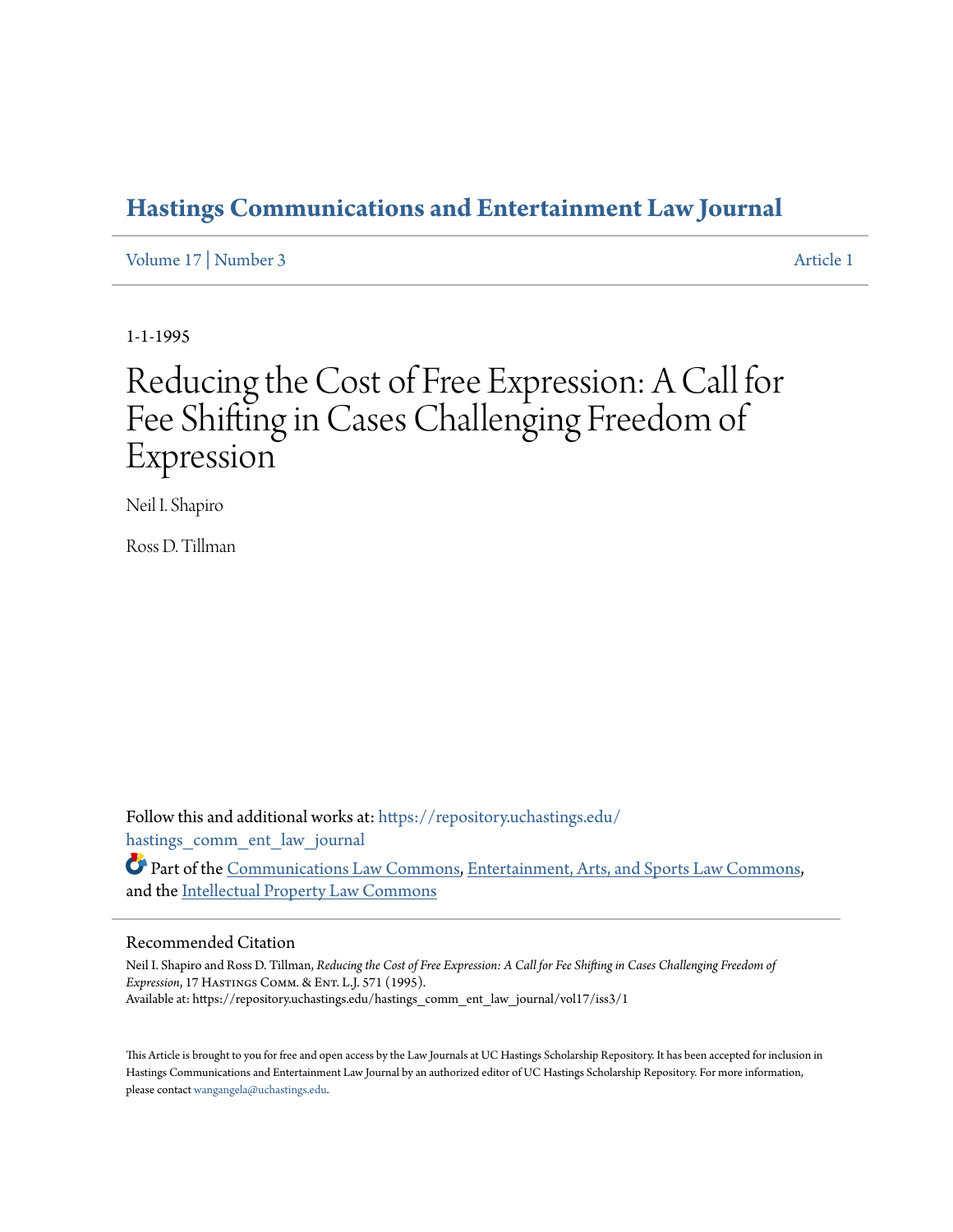# **Reducing the Cost of Free Expression: A Call for Fee Shifting in Cases Challenging Freedom of Expression**

*by* **NEIL** L. **SHAPIRO\*** *and* Ross **D. TILLMAN\*\***

**Table of Contents**

|     | I. Personal Injury Claims Brought Against Those Who     |     |
|-----|---------------------------------------------------------|-----|
|     | Exercise Rights of Free Expression                      | 572 |
|     | A. Claims of Physical Injury                            | 572 |
|     |                                                         | 573 |
|     | C. Logical Justification for Injury Claims Flowing from |     |
|     |                                                         | 574 |
| Н.  | Both the First Amendment and the Common Law Bar         |     |
|     |                                                         | 576 |
|     | A. Established Law Prohibits Claims of Injury Based     |     |
|     | on the Exercise of Rights of Free Speech                | 576 |
|     | B. Policy Considerations Militate Against Such          |     |
|     |                                                         | 581 |
| HL. |                                                         | 582 |
| IV. |                                                         | 582 |
|     |                                                         | 583 |
| VL. |                                                         | 585 |
|     |                                                         |     |

**<sup>\*</sup>** Mr. Shapiro is a partner at the law firm of Landels, Ripley **&** Diamond in San Francisco, California. He specializes in the representation of publishers, authors, and the news media. He received his **J.D.** degree with honors (Order of the Coif) from the University of California at Berkeley, Boalt Hall School of Law in **1971.** His experience includes the representation of the publisher in the *Winter* case, and the authors in the *Mark* and *David* cases, discussed in this Article, and consultation on the defense of the movie producer in the *Bill* case.

**<sup>\*\*</sup>** Mr. Tillman is an associate at the law firm of Landels, Ripley **&** Diamond in San Francisco, California and specializes in the representation of authors, publishers, broadcasters, and the news media. He received his **J.D.** degree from the University of San Francisco School of Law in **1987** and participated in the defense of the authors in the *Mark* and *David* cases discussed in this Article.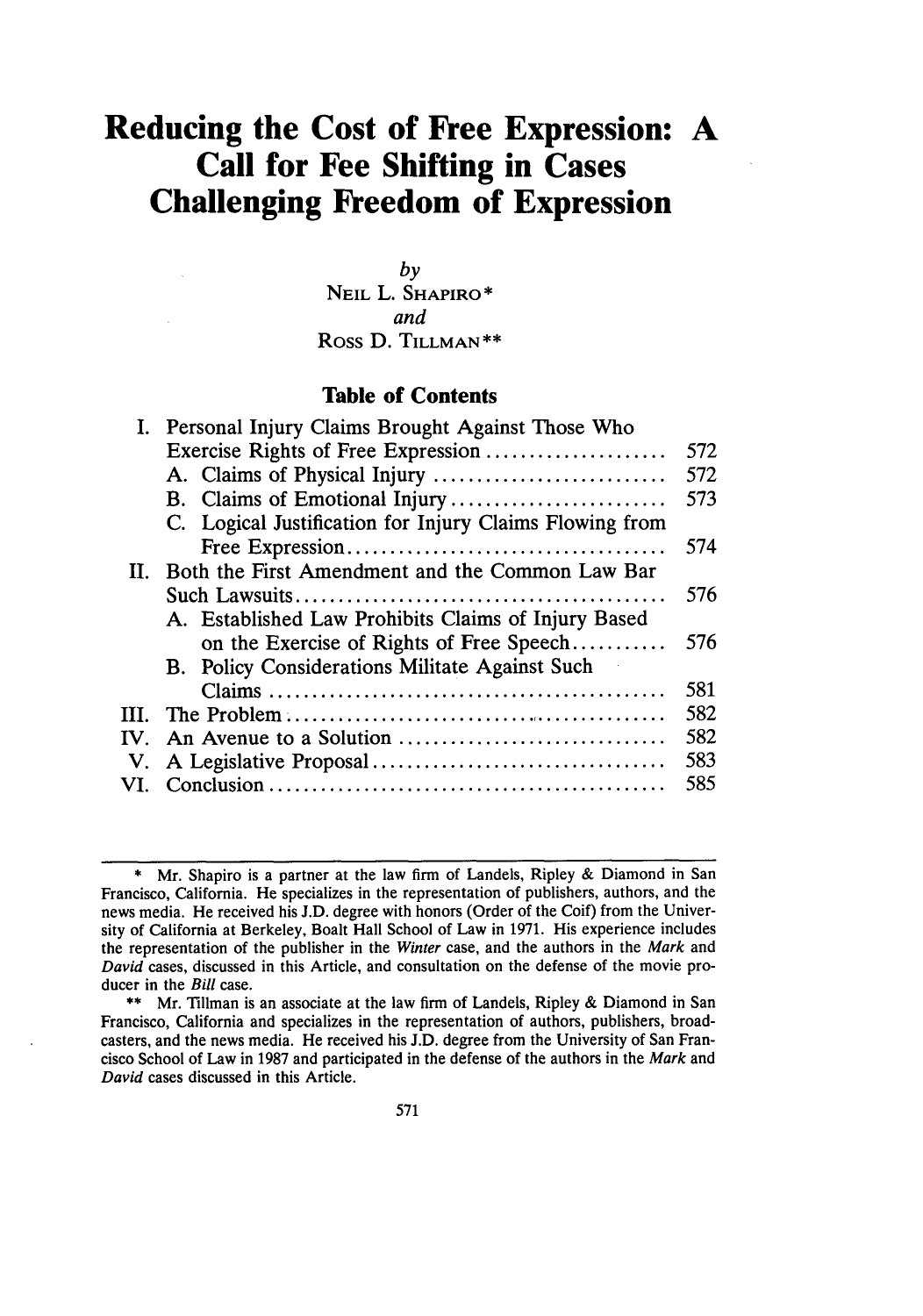### **Introduction**

On March 24, 1979, Jocelyn Vargas was shot outside the Alhambra Theatre on Polk Street in San Francisco after attending a showing of the movie *Boulevard Nights.'* On March 23, 1980, William Aim was injured in his home when a tool he was making shattered.<sup>2</sup> On October 26, 1984, John Daniel McCollum shot himself to death after listening to Ozzy Osbourne's song *Suicide Solution.3* In January 1988 Wilhelm Winter and Cynthia Zheng consumed poisonous mushrooms, became critically ill, and later required liver transplants.<sup>4</sup>

The common thread joining this seemingly disparate list of personal injuries or tragedies is the attempt, unsuccessful in each circumstance, to blame the injuries, or death, on words or pictures. In each case the defendants incurred substantial legal fees in their defense, fees not recoverable from the plaintiffs. Each defendant learned by experience the true cost of free expression, and unless the rules of the game are changed, many others will learn that same expensive lesson.

# **I**

## **Personal Injury Claims Brought Against Those Who Exercise Rights of Free Expression**

#### **A. Claims of Physical Injury**

Jocelyn Vargas asserted that the makers of the film *Boulevard Nights*

knew, or should have known, that said movie was a violent movie and would attract certain members of the public to view said movie who were prone to violence and who carried weapons . . . [and] would, or were likely to cause grave bodily injury upon other members of the general public at or near the showing of said movie

and that they "negligently failed to warn" Vargas of these facts.<sup>5</sup> Claiming negligence and negligent misrepresentation, William Alm sued the publisher and author of a book entitled *The Making of Tools.6* The parents of John Daniel McCollum, a nineteen year-old with serious emotional problems and a history of alcohol abuse, sued multiple defendants involved in the recording and distribution of Ozzy Osbourne's music under theories of negligence, product liability, and

<sup>1.</sup> Bill v. Superior Court, 187 Cal. Rptr. 625, 626 (Ct. App. 1982).

<sup>2.</sup> Aim v. Van Nostrand Reinhold Co., 480 N.E.2d 1263, 1264 **(I11.** Ct. App. 1985).

<sup>3.</sup> McCollum v. CBS, Inc., 249 Cal. Rptr. 187, 189-90 (Ct. App. 1985).

<sup>4.</sup> Winter v. G.P. Putnam's Sons, 938 F.2d 1033, 1034 (9th Cir. 1991).

*<sup>5.</sup> Bill,* 187 Cal. Rptr. at 626.

<sup>6.</sup> *Aim,* 480 N.E.2d at 1264, 1266.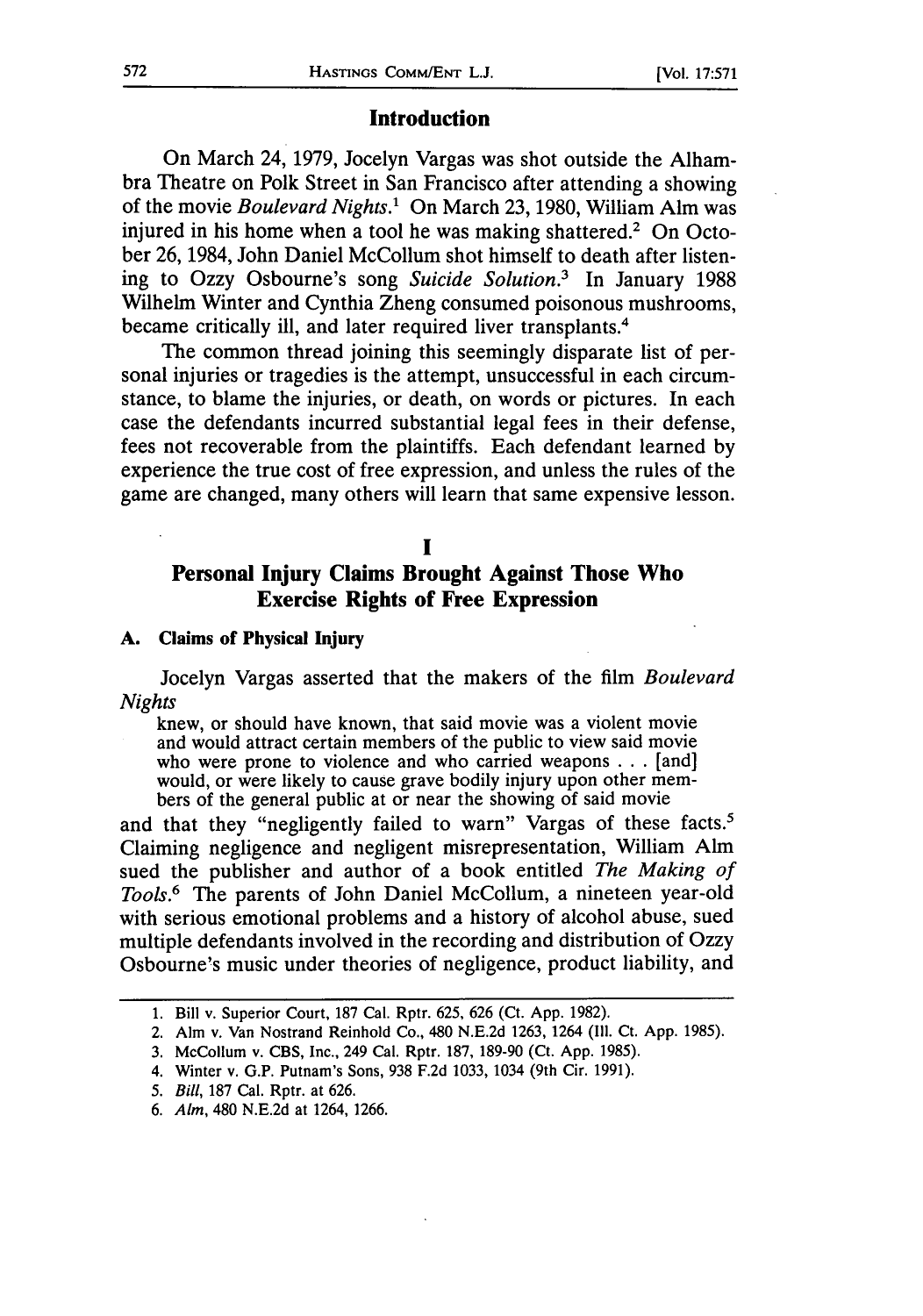intentional misconduct.7 Wilhelm Winter and Cynthia Zheng sued the publishers of *The Encyclopedia of Mushrooms* under theories of product liability, breach of warranty, negligence, negligent misrepresentation, and false representations, alleging that the book contained erroneous information about a deadly mushroom that led them to believe the variety was, in fact, one of the edible types.<sup>8</sup>

#### B. Claims **of Emotional Injury**

In two very recent unreported cases, efforts were made to impose substantial economic liability on authors because their words allegedly caused not physical injuries but emotional damage to readers and their family members.<sup>9</sup> On April 27, 1994, plaintiffs Kimberly Mark and her husband William Mark filed a complaint in the Superior Court of the State of California for the County of San Luis Obispo against a number of therapists, two organizations, and Laura Davis, author of *The Courage to Heal Workbook*.<sup>10</sup> That book, authored and published in 1990, was intended to complement a book published two years earlier by Laura Davis and Ellen Bass entitled *The Courage to Heal.*<sup>11</sup> Both books were designed to assist those who were, or might have been, victims of childhood sexual abuse to recognize and overcome the emotional toll of such abuse. The books posit the belief that the human mind is capable of repressing memories of seriously traumatic events and offer guidance and counseling to those who believe they perhaps were victims of childhood sexual abuse, but who have either no memories or incomplete memories of specific events.

In addition to suing the defendant therapists for medical malpractice and negligence, Kimberly Mark also sued author Laura Davis for misrepresentation and negligence.<sup>12</sup> Mark alleged that *The Courage to Heal Workbook* was filled with factual misstatements which "taught and/or induced" her to believe that certain memories she had of childhood sexual abuse were real, when in fact they were false.<sup>13</sup> Mark alleged that both her therapy and the book caused her substantial

11. **ELLEN BASS & LAURA DAVIS,** THE **COURAGE** TO **HEAL** (1st ed. 1988); **LAURA DAVIS,** THE COURAGE **TO HEAL** WORKBOOK (1990).

12. Mark v. Davis, No. 075386 (Cal. Super. Ct. San Luis Obispo County filed Apr. 27, 1994).

13. *Id.*

*<sup>7.</sup> McCollum,* 249 Cal. Rptr. at 188-89.

*<sup>8.</sup> Winter,* 938 F.2d at 1034.

*<sup>9.</sup> See* David v. Jackson, No. 540624 (Cal. Super. Ct. Sacramento County filed June 22, 1994); Mark v. Davis, No. 075386 (Cal. Super. Ct. San Luis Obispo County filed Apr. 27, 1994).

<sup>10.</sup> Mark v. Davis, No. 075386 (Cal. Super. Ct. San Luis Obispo County filed Apr. 27, 1994).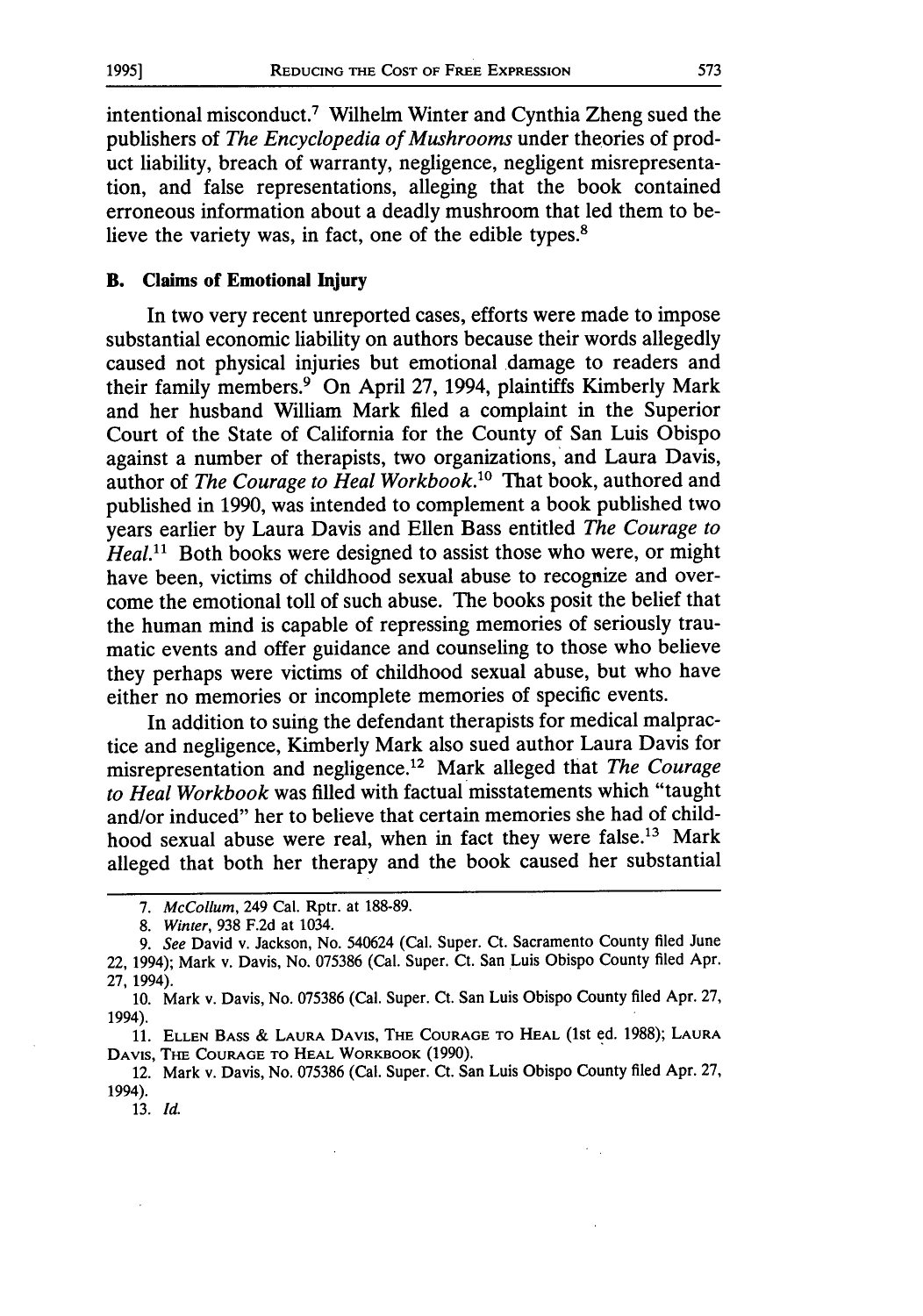emotional distress and seriously damaged her relationship with her family by leading her to falsely accuse her father of molestation.<sup>14</sup> Her husband sued for loss of consortium.<sup>15</sup>

Shortly thereafter, Deborah David, her husband, children, and parents filed suit in the Superior Court of the State of California for the County of Sacramento against a number of therapists, an organization, and both Laura Davis and Ellen Bass.<sup>16</sup> In her First Amended Complaint filed on June 22, 1994, David brought claims against the authors for medical malpractice, intentional infliction of emotional distress, negligence, negligent infliction of emotional distress, negligent referral and supervision, loss of consortium/affection, breach of fiduciary duty, false advertising, fraud and misrepresentation, public nuisance, breach of contract, and breach of implied covenant of good faith and fair dealing.<sup>17</sup> She asserted that her therapists and both books convinced her that memories of childhood sexual abuse were real, when in fact they were false.<sup>18</sup> Just as Kimberly Mark had alleged, David alleged that she confronted her father, accused him of molesting her as a child, and thereby devastated her family and interfered with her relationship with her parents and their relationship with her children. $19$ 

#### **C. Logical Justification for Injury Claims Flowing from Free Expression**

It cannot be disputed that Jocelyn Vargas, William Alm, John Mc-Collum, Wilhelm Winter, and Cynthia Zheng each suffered a discernable and identifiable physical injury, or that the resulting suits each alleged a credible nexus between a work of creativity and a physical injury. If a book represented as an authoritative source on the selection and consumption of mushrooms misidentified a mushroom as safe and edible when it was in fact deadly, or if a book describing the proper method of making tools erred in its instructions such that one who carefully followed those instructions suffered personal injury, to

<sup>14.</sup> *Id.*

<sup>15.</sup> *Id.* 16. David v. Jackson, No. 540624 (Cal. Super. Ct. Sacramento County filed June 22,

<sup>1994).</sup>

<sup>17.</sup> *Id.*

**<sup>18.</sup>** *Id.*

<sup>19.</sup> *See id.;* Mark v. Davis, No. 075386 (Cal. Super. Ct. San Luis Obispo County filed Apr. 27, 1994). In the cases filed by Deborah David and Kimberly Mark, the respective courts sustained demurrers without leave to amend and entered judgments of dismissal. *See* Mark v. Davis, No. 075386 (Cal. Super. Ct. San Luis Obispo County Oct. 7, 1994) (order sustaining demurrers of defendant and judgment of dismissal); David v. Jackson, No. 540624 (Cal. Super. Ct. Sacramento County Sept. 8, 1994) (order sustaining demurrers of defendants and judgment of dismissal).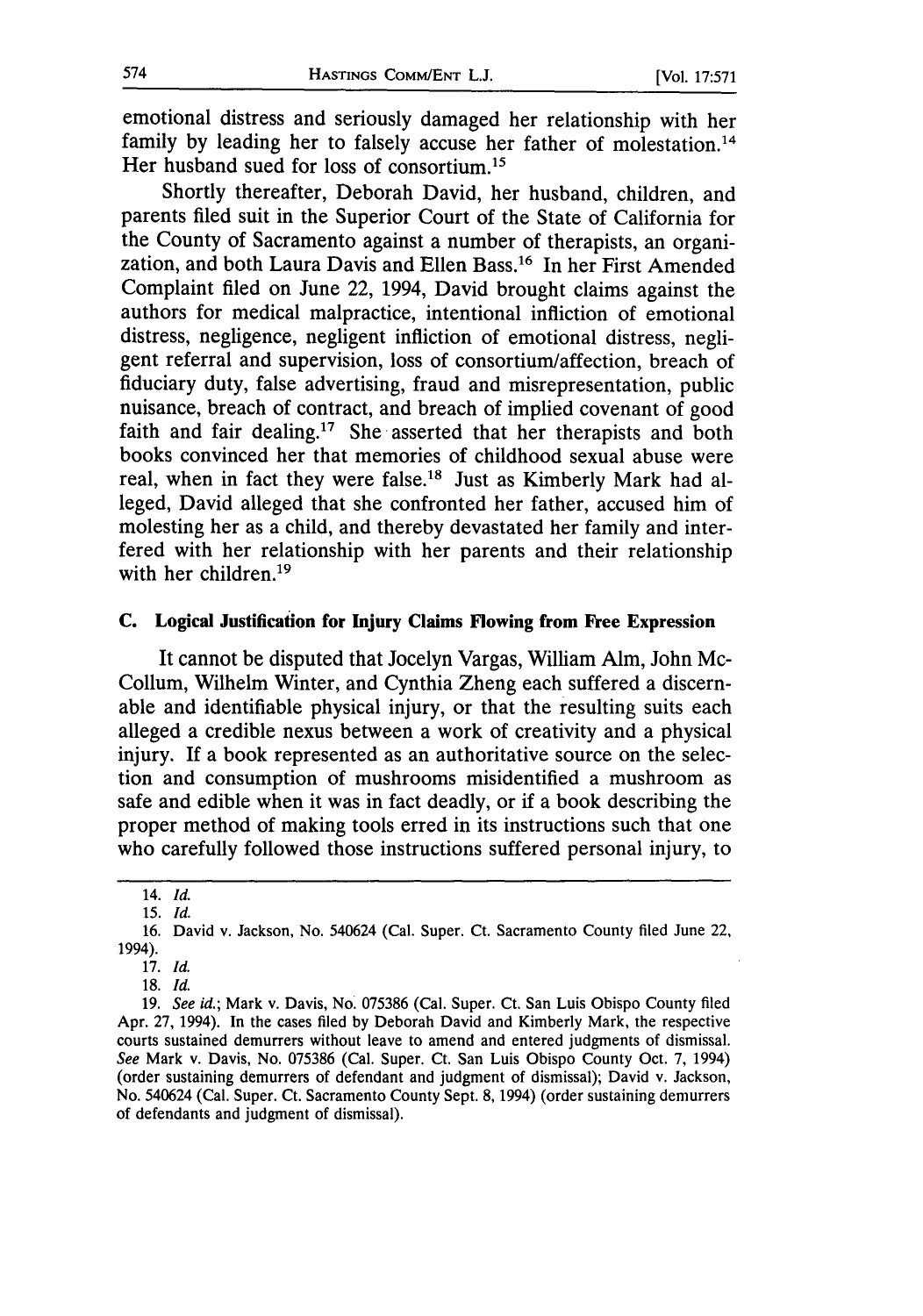impose liability for such errors does not offend logic or reason. After all, the accuracy or inaccuracy of the factual statements made in those volumes can be proven, as can a causal link between any factual error and the resulting physical injury. Similarly, when a rock star in his song counsels young listeners to commit suicide, and one does, or when movie producers have reason to know because of earlier incidents that a particular movie invites a violent reaction, but fail to take steps to protect or warn patrons, there may be a reasonable and logical argument that would support the imposition of monetary liability.

In contrast, the emotional injuries assertedly suffered by Kimberly Mark, Deborah David, and their respective families are somewhat less demonstrable than the physical injuries of Jocelyn Vargas, William Alm, John McCollum, Wilhelm Winter, or Cynthia Zheng, and the mechanism of injury is less clear. The fundamental logic, however, that suggests the possibility of imposition of liability against a book author for physical injury would support the imposition of like liability for emotional injury. The books at issue are aimed at a market of emotionally vulnerable readers, and by their terms direct such readers through the process of determining whether or not they were victims of sexual abuse as children, and guide them along the road to recovery in the event they were. It is certainly foreseeable that many who would read either or both books are characterized most sharply by their emotional fragility, and likely would be influenced by those who have expertise in the area of emotional healing. Consequently, it is foreseeable that some readers would be convinced erroneously by the books' teachings that they were victims of particular conduct at the hands of their parents, that they would then confront their parents, and by so doing would damage their family relationships. Given the foreseeability of such harm occurring to some small percentage of the readers of the books, one can argue that the authors of such books should be liable in such circumstances. The law, however, is properly to the contrary.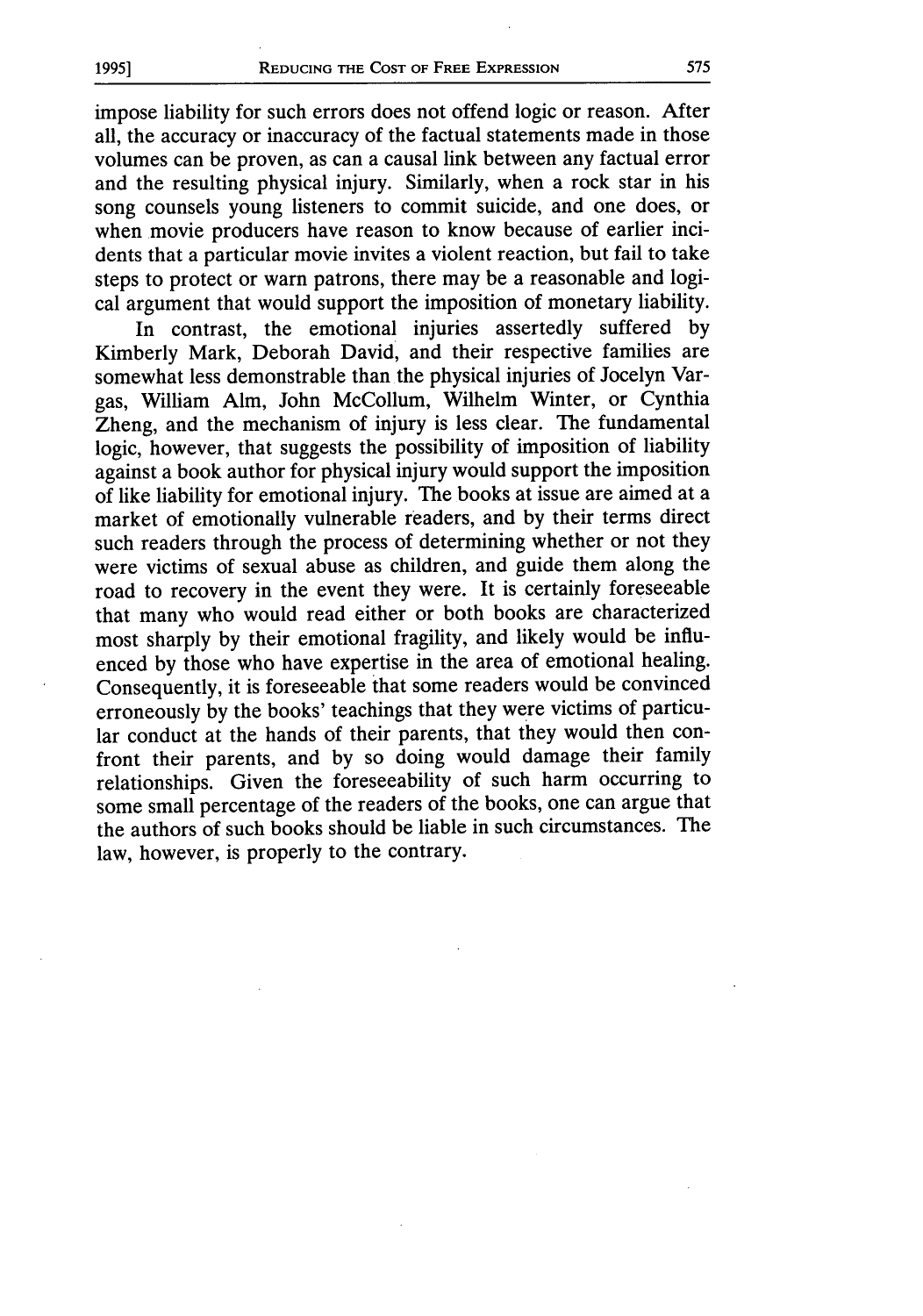#### **II**

# **Both the First Amendment and the Common Law Bar Such Lawsuits**

#### **A.** Established Law Prohibits Claims of Injury Based **on** the Exercise of Rights of **Free** Speech

The First Amendment clearly applies to the publication and distribution of books,20 and the rights it grants are accorded a preferred place in our democratic society.<sup>21</sup> Above all else, the First Amendment "means that government has no power to restrict expression because of its message, its ideas, its subject matter, or its content," whether by injunction or by economic penalty.<sup>22</sup>

As the Court noted in *Smith v. California,* the free publication and dissemination of books and other forms of printed words are within constitutionally protected freedoms of liberty of press and speech; $^{23}$  it is immaterial that dissemination takes place under commercial auspices.<sup>24</sup> "[T]he central concern of the First Amendment **...**is that there be a free flow from creator to audience of whatever message a film or a book might convey **.... [T]he** central First Amendment concern remains the need to maintain free access of the public to the expression."2

Subject to certain limited exceptions,<sup>26</sup> authors, publishers, musicians, and movie producers owe no duty to the general public for injuries allegedly resulting from the content of their respective works.<sup>27</sup> Courts in California<sup>28</sup> and elsewhere<sup>29</sup> have relied on a combination of the First Amendment, traditional common law principles, and pub-

22. Police Dep't of Chicago v. Mosley, 408 **U.S. 92, 95 (1972).** *See also* New York Times Co. v. Sullivan, **376 U.S.** 254 (1964).

**23. 361 U.S.** at 149-50, *reh'g denied,* **361 U.S. 950 (1960).**

24. *Id.* at **150.**

**25.** Young v. American Mini Theatres, Inc., 427 **U.S. 50, 77 (1976)** (Powell, **J.,** concurring), *reh'g denied,* 429 **U.S. 873 (1976).**

**26.** *See, e.g.,* McCollum v. **CBS,** Inc., 249 Cal. Rptr. **187, 192-93** (Ct. **App. 1988);** Olivia **N.** v. **NBC,** 141 Cal. Rptr. **511,** 513-14 (Ct. **App. 1977)** [hereinafter *Olivia* **1],** *cert. denied,* **NBC** v. Niemi, 435 **U.S. 1000 (1978).**

**27.** *See, e.g.,* Olivia **N.** v. **NBC, 178** Cal. Rptr. **888** (Ct. **App. 1981)** [hereinafter *Olivia tI'.*

**28.** *See, e.g.,* McCollum v. **CBS,** Inc., 249 Cal. Rptr. **187** (Ct. **App. 1988);** Bill v. Superior Court, **187** Cal. Rptr. **625** (Ct. **App. 1982).**

<sup>20.</sup> *See* Bantam Books, Inc. v. Sullivan, **372 U.S. 58,64 (1963);** Smith v. California, **361 U.S.** 147, 149-50 **(1959),** *reh'g denied,* **361 U.S. 950 (1960);** Lovell v. City of Griffin, **303 U.S.** 444, 452 **(1938).** "First Amendment guarantees of freedom of expression extend to all artistic and literary expression, whether in music, concerts, plays, pictures or books." Mc-Collum v. **CBS,** Inc., 249 Cal Rptr. **187, 192** (Ct. **App. 1988)** (citing Schad v. Borough of Mount Ephraim, 452 **U.S. 61, 65 (1981)).**

<sup>21.</sup> Thomas v. Collins, **323 U.S. 516, 530** (1945), *reh'g denied,* **323 U.S. 819** (1945).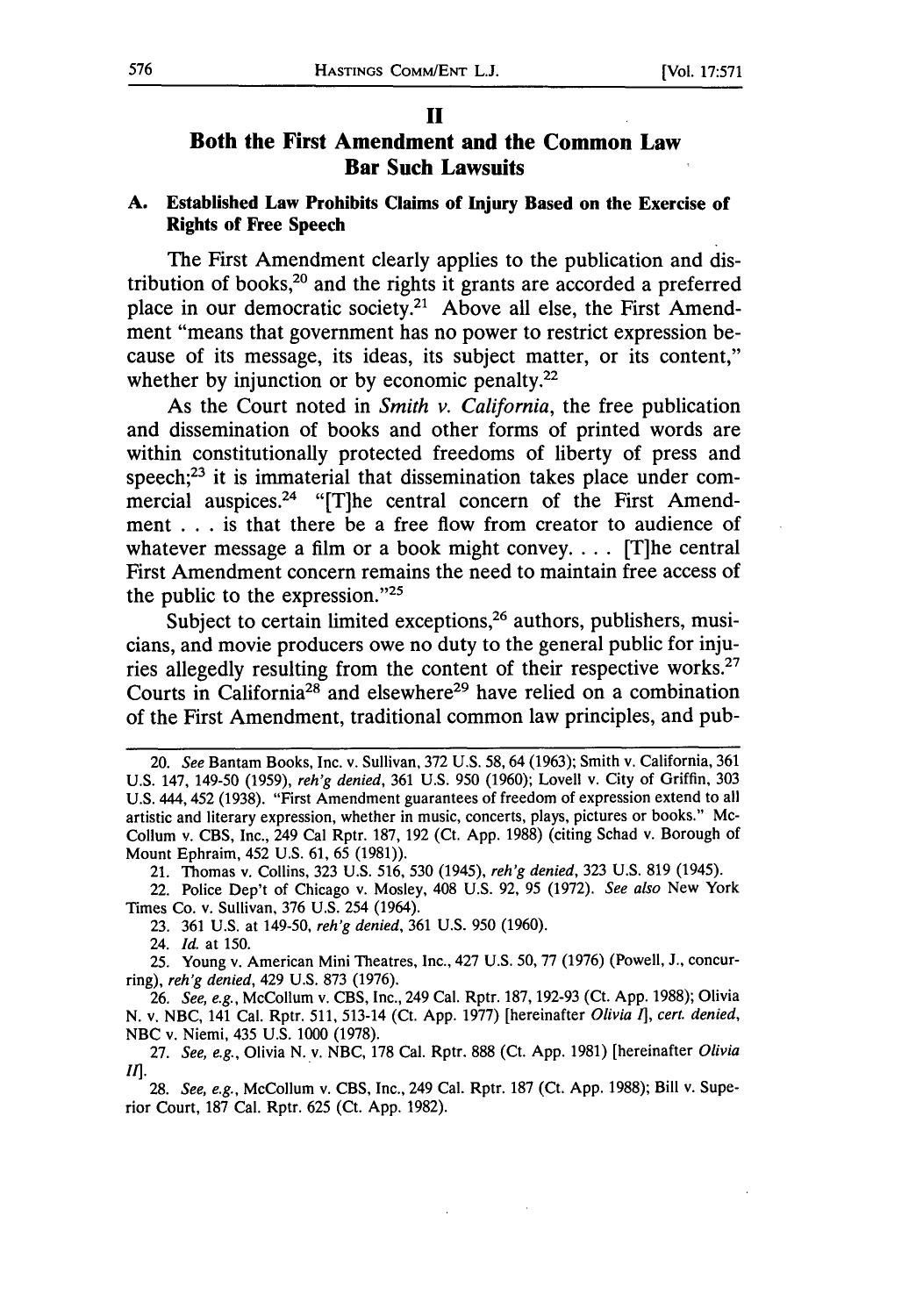lic policy considerations in determining that these artists owe no duty to plaintiffs allegedly harmed by their publications. The overriding themes common to these decisions are the courts' recognition of the chilling effect upon free expression that such liability would create and a universal unwillingness to so chill free expression.

In *Olivia N. v. NBC,* the plaintiff, who was attacked and "artificially raped" with a bottle, sued a television network and its San Francisco affiliate claiming that the assailants had been incited to their action because they had seen a similar attack the previous evening in a television film.<sup>30</sup> The trial court dismissed the case after plaintiff's counsel indicated in opening statement that the plaintiff would not attempt to prove that the television movie was intended to incite the "artificial rape."<sup>31</sup> The court of appeal affirmed, holding that the movie was constitutionally protected and that plaintiffs could not establish tort liability absent a showing of intended incitement:

Appellant does not seek to impose a prior restraint on speech; rather, she asserts civil liability premised on traditional negligence concepts. But the chilling effect of permitting negligence actions for a television broadcast is obvious. "The fear of damage awards... may be markedly more inhibiting than the fear of prosecution under a criminal statute." Realistically, television networks would become significantly more inhibited in the selection of controversial materials if liability were to be imposed on a simple negligence theory .... The deterrent effect of subjecting the television networks to negligence liability because of their programming choices would lead to self-censorship which would dampen the vigor and limit the variety of public debate.<sup>32</sup>

The protections granted by the First Amendment may yield in the face of intended incitement of lawless conduct, but not in the face of alleged negligence.

In *Bill v. Superior Court*<sup>33</sup> a California Court of Appeal rejected on First Amendment grounds the plaintiff's attempt to impose liability based upon the content of a movie:

Film producers considering a movie about gangs, or about violence, or bearing some resemblance to a movie which attracted violenceprone persons, would be required to take into account the potential for liability to patrons for acts of violence on the part of persons over whom the producers would have no control. **If,** under such

30. *Olivia* H, 178 Cal. Rptr. at 890-91.

31. *Id.* at 891.

32. *Id.* at 892 (citations omitted) (quoting New York Times Co. v. Sullivan, 376 U.S. 254, 277 (1964)).

33. 187 Cal. Rptr. 625 (Ct. App. 1982).

<sup>29.</sup> *See, e.g.,* DeMuth Dev. Corp. v. Merck & Co., 432 F. Supp. 990 (E.D.N.Y. 1977); Roman v. City of New York, 442 N.Y.S.2d 945 (1988); Aim v. Van Nostrand Reinhold Co., 480 N.E.2d 1263 (Ill. Ct. App. 1985).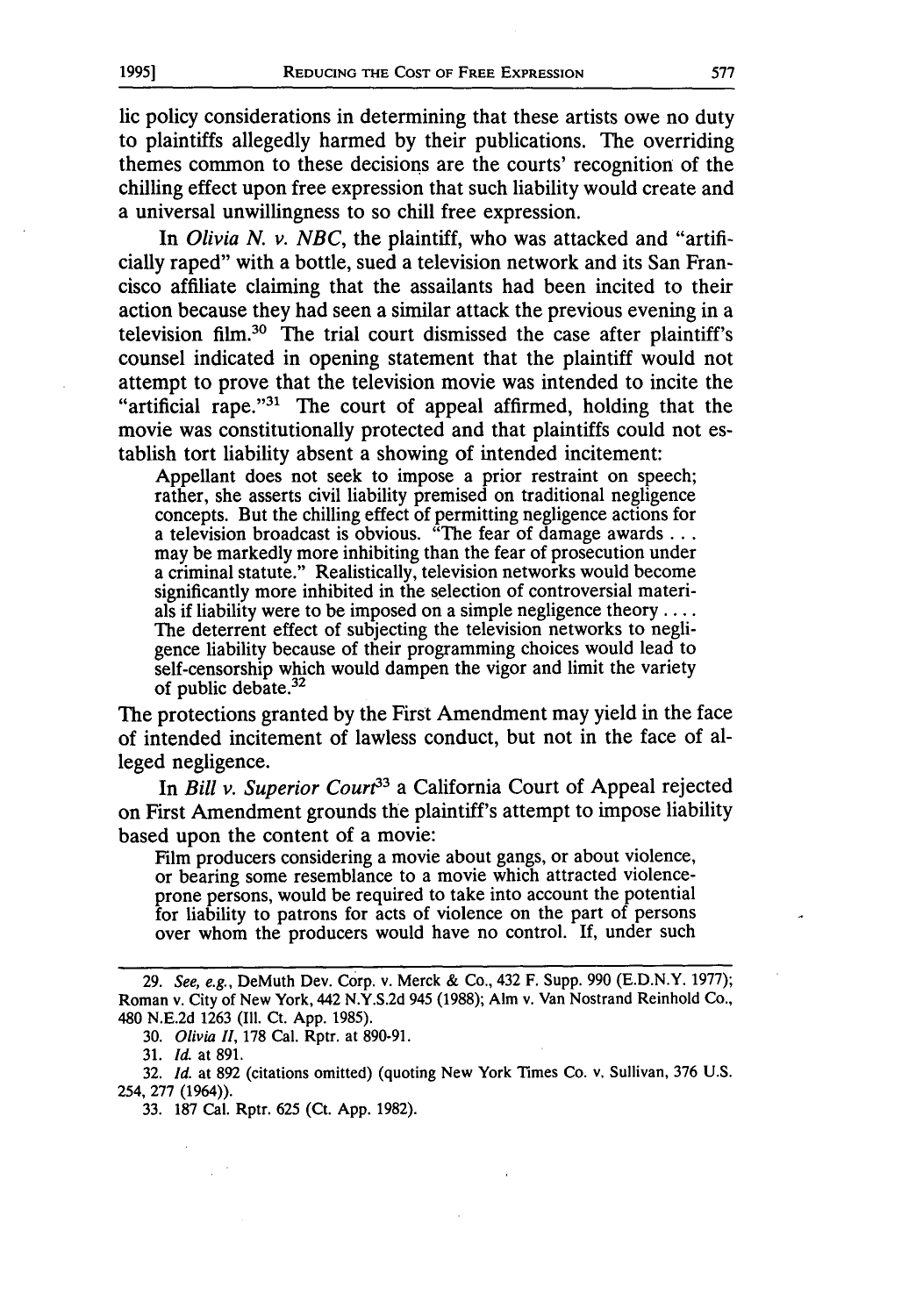circumstances, they were held to have a duty to warn potential patrons of the risk of attending their movie, they would have to anticipate that the warning would deter substantial portions of the public from attending it . . . . And if, under such circumstances, they were held to be responsible for providing security protection at and in the vicinity of every theater at which the movie is shown, including public streets, the attendant costs might be substantial indeed. It is thus predictable that the exposure to liability in such situations would have a chilling effect upon the selection of subject matter for movies similar to the effect which concerned the court in *Olivia N.34*

The court also discussed plaintiff's claims under established principles of common law and held that the defendants did not owe any duty to the plaintiff, even independent of First Amendment concerns.

In *McCollum v. CBS, Inc.36* a California Court of Appeal relied on both constitutional and common law principles to dispose of an action seeking to impose liability for exercise of First Amendment freedoms. The court held that the plaintiffs' pleading failed to allege any basis for overcoming the bar of the First Amendment's guarantee of free speech and expression, and affirmed the order of dismissal following the sustaining of a demurrer without leave to amend.<sup>37</sup>

The court also concluded as a matter of law that the defendants owed no duty to the plaintiffs and that the decedent's suicide was not a reasonably foreseeable risk or consequence of the defendants' artistic expression.38 In concluding its duty analysis, the court stated,

Finally, and perhaps most significantly, it is simply not acceptable to a free and democratic society to impose a duty upon performing artists to limit and restrict their creativity in order to avoid the dissemination of ideas in artistic speech which may adversely affect emotionally troubled individuals. Such a burden would quickly have the effect of reducing and limiting artistic expression to only the broadest standard of taste and acceptance and the lowest level of offense, provocation and controversy. No case has ever gone so far. We find no basis in law or public policy for doing so here.<sup>39</sup>

Finally, the court held that because there were no allegations that the defendants intended to cause the decedent's suicide, the plaintiffs' intentional tort theories must also fail.<sup>40</sup>

<sup>34.</sup> *Id.* at 628-29.

*<sup>35.</sup> Id.* at 630-34.

<sup>36. 249</sup> Cal. Rptr. 187 (Ct. App. 1988).

<sup>37.</sup> *Id.* at 191-98. The court disposed of the case on First Amendment grounds, holding that because the recorded lyrics did not constitute an incitement to commit suicide, the lyrics were a form of protected expression. *Id.* at 196. To hold otherwise "would lead to a self-censorship which would dampen the vigor and limit the variety of artistic expression." *Id.* at 195.

<sup>38.</sup> *Id.* 196-97.

<sup>39.</sup> *Id.* at 197 (footnote omitted).

<sup>40.</sup> *Id.* at 197-98.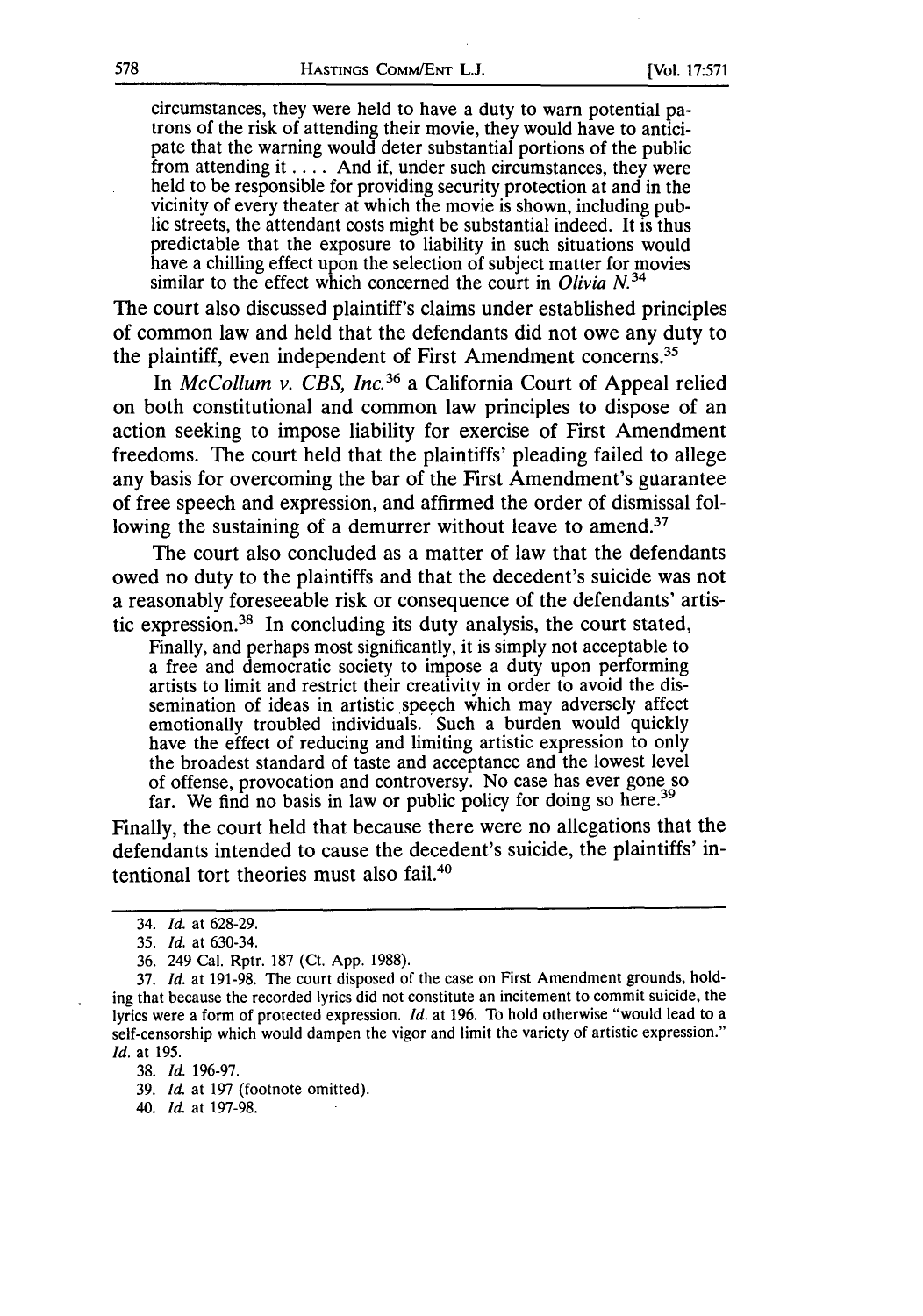**1995]**

In *Winter v. G.P. Putnam's Sons,* the court relied on both First Amendment principles and traditional tort analysis.<sup>41</sup> "Guided by the First Amendment and the values embodied therein," the court declined to extend liability under any of the plaintiffs' articulated theories "to the ideas and expression contained in a book."42 The court continued,

We conclude that the defendants have no duty to investigate the accuracy of the contents of the books it publishes. A publisher may of course assume such a burden, but there is nothing inherent in the role of publisher or the surrounding legal doctrines to suggest that such a duty should be imposed on publishers. Indeed the cases uniformly refuse to impose such a duty. Were we tempted to create this duty, the gentle tug of the First Amendment and the values embodied therein would remind us of the social costs.<sup>43</sup>

Because the plaintiffs did not pursue the authors of *The Encyclopedia of Mushrooms,* the court was not compelled to consider the question of author liability.<sup>44</sup>

Other courts have reached the same conclusion. For example, in *DeMuth Development Corp. v. Merck & Co.* the plaintiff, a chemical manufacturer, sued Merck, the publisher of a drug and chemical encyclopedia, for the negligent and willful misrepresentation of the toxicity of a chemical manufactured by the plaintiff, which allegedly caused a loss of the plaintiff's business and customers.<sup>45</sup> The court granted Merck's motion for summary judgment, holding that the publisher owed no legal duty to the plaintiff.<sup>46</sup> The fact that the defendant published the encyclopedia for a serious purpose and expected its readers to rely upon it as an authoritative source did not create a basis for liability:

Nor does plaintiff point to any "relationship of the parties, arising out of contract or otherwise," which "in morals or good conscience" placed Merck under any duty towards plaintiff or its business. On the contrary, Merck's right to publish free of fear of liability is guar- anteed by the First Amendment, and the overriding societal interest in the untrammeled dissemination of knowledge. The right is circumscribed only by laws such as those respecting national secrets, copyright, obscenity, defamation and unfair competition. The court has already held that no claim for defamation is stated and plaintiff does not rely on any grounds other than negligence and willful misrepresentation.<sup>47</sup>

46. *Id.*

<sup>41. 938</sup> F.2d 1033 (9th Cir. 1991).

<sup>42.</sup> *Id.* at 1036.

<sup>43.</sup> *Id.* at 1037.

<sup>44.</sup> *Id.* at 1034.

<sup>45. 432</sup> F. Supp. 990, 993 (E.D.N.Y. 1977).

<sup>47.</sup> *Id.* (citing Gertz v. Robert Welch, Inc., 418 U.S. 323, 340 (1974)).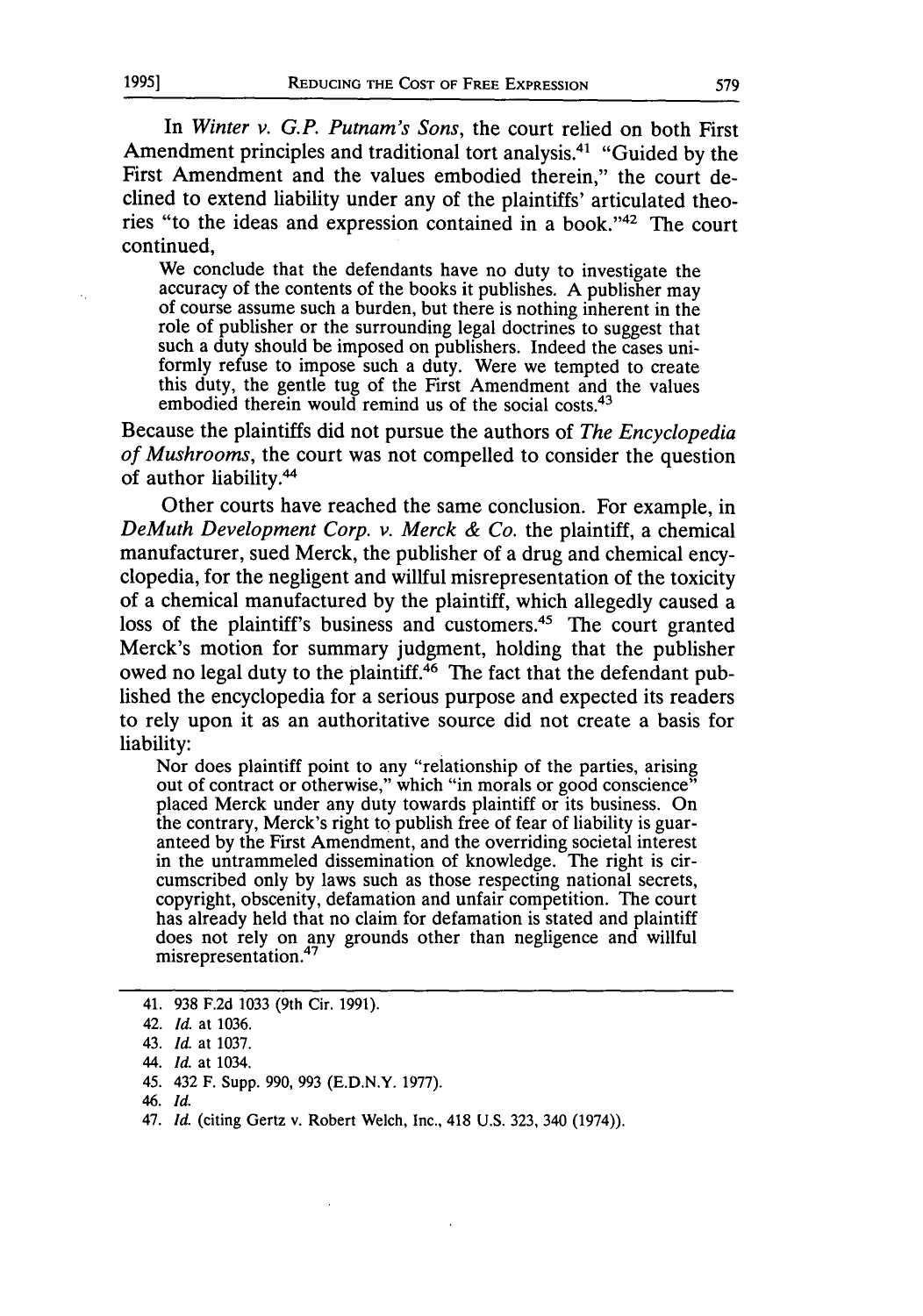Despite an alleged factual misrepresentation, the court refused to impose a duty upon Merck.48 To do so would create "the spectre of unlimited liability, with claims devastating in number and amount crushing the defendant because of a momentary lapse from proper  $care. "49"$ 

In the case of *Roman v. City of New York,* a New York Supreme Court found that authors and publishers of written materials owe no duty to prospective readers. 50 The *Roman* court, relying on commonlaw principles, held that defendant Planned Parenthood was not liable to the plaintiff for an alleged misstatement contained in a booklet it published. $51$  The plaintiff obtained the booklet at issue after attending a lecture on sterilization and allegedly relied upon statements therein that pregnancy was not possible and contraceptives were not necessary following a tubal ligation.<sup>52</sup> The plaintiff later received a tubal ligation, did not use contraception, and subsequently became pregnant.<sup>53</sup>

The court's discussion focused largely on its conclusion that Planned Parenthood did not owe a duty to the plaintiff for an alleged negligent misstatement contained in the booklet.<sup>54</sup> After determining that a defendant is bound only where some relational duty arises, either by contract, public calling, or otherwise, the court stated,

This court need not decide whether a relational duty would have existed if plaintiff Carmen Roman had sought out Planned Parenthood's advice. She did not. The evidence is clear and overwhelming that plaintiff sought the advice of friends and relatives and relied on the knowledge of the physicians and staff at Queens General Hospital. She did not go to defendant and defendant did not contact her. Their sole relationship is her fortuitous receipt of defendant's booklet at the hospital. That defendant pointedly intended the booklet to provide information to the general public, including plaintiff, and the fact that it could have reasonably foreseen plaintiff's reliance thereon, does not change the result. One who publishes a text cannot be said to assume liability for all "misstatements", said or unsaid, to a potentially unlimited public for a potentially unlimited period.<sup>55</sup>

54. *Id.* at 947. The court very quickly disposed of the plaintiff's claim that the statements in the booklet constituted actual fraud, as there was no evidence to support a con-<br>clusion that such statements constituted a knowing or intentional misrepresentation. *Id.* 

*55. Id.* at 947-48 (citations omitted). In Aim v. Van Nostrand Reinhold Co. the court refused to impose negligence liability upon the publisher. 480 N.E.2d 1263 (II1. Ct. App. 1985). The court cited language identical to that cited by the court in *Roman* and held that

<sup>48.</sup> *Id.* at 993-95.

<sup>49.</sup> *Id.* at 993-94 (quoting WILLIAM PROSSER, LAW OF **TORTS** 708 (4th ed. 1971)).

*<sup>50.</sup>* 442 N.Y.S.2d 945 (1981).

<sup>51.</sup> *Id.* at 947-48.

<sup>52.</sup> *Id.* at 946.

<sup>53.</sup> *Id.*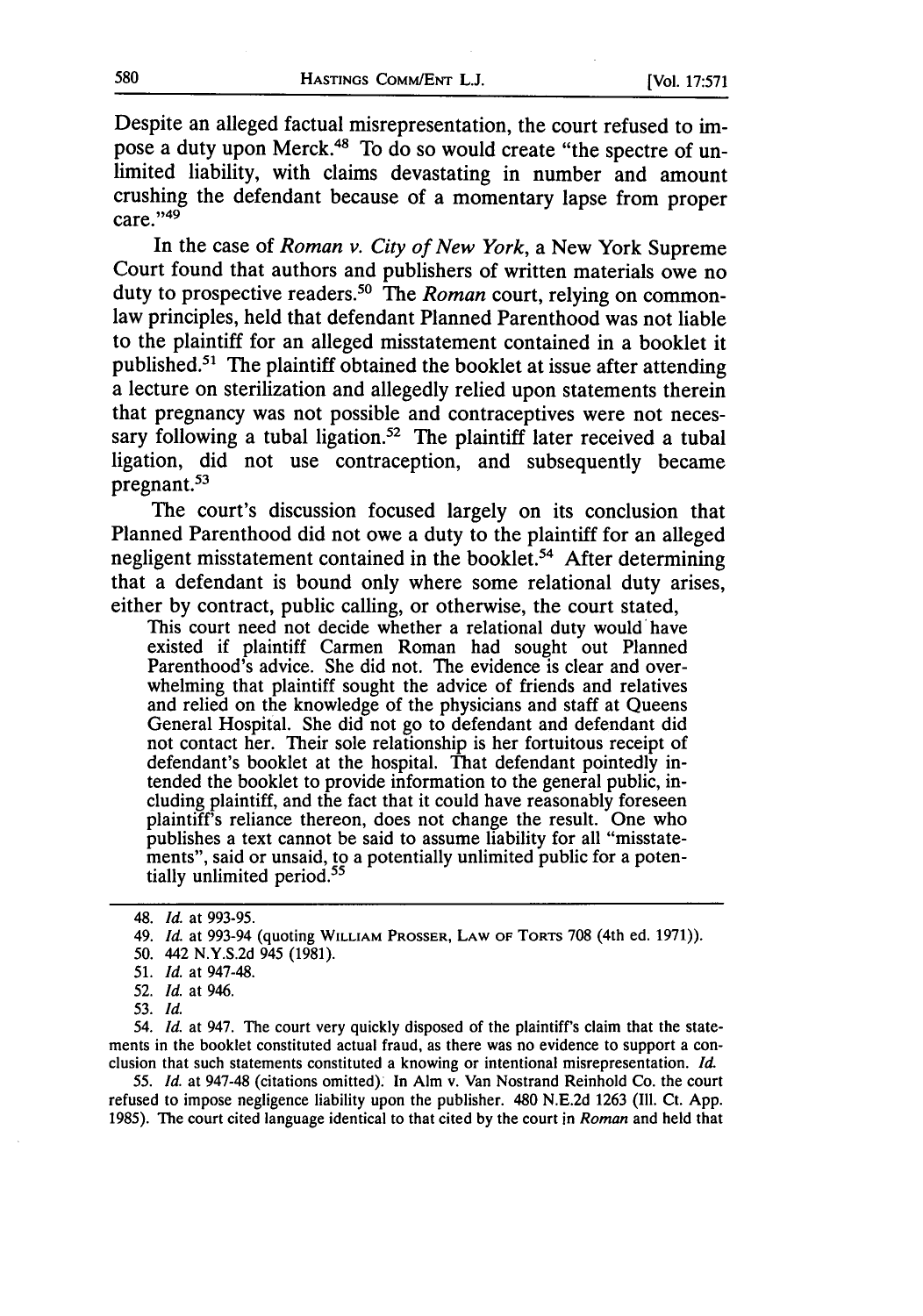Deborah David's sole relationship with Laura Davis and Ellen Bass was the fortuitous purchase of the books *The Courage To Heal Workbook* and *The Courage To Heal.* William Alm's sole relationship with Van Nostrand Reinhold Company was the fortuitous purchase of a book about the making of tools. John Daniel McCollum's sole relationship with Ozzy Osbourne was the fortuitous purchase of a phonograph record. The fact that Laura Davis and Ellen Bass as well as Van Nostrand Reinhold Company intended their books to provide information and guidance to the general public does not give rise to a duty to every member of the public who reads those books. The fact that Ozzy Osbourne knew of his influence with teenagers likewise does not give rise to a duty to every member of that group who listens to his songs. To hold otherwise would create unlimited liability, to anyone, forever.

#### B. **Policy Considerations Militate Against Such Claims**

It is perhaps a hallmark of our time that so many members of the public believe that anything bad that happens to them should be blamed on someone else, and that anything they do not like or with which they do not agree should be suppressed. The First Amendment to the United States Constitution was adopted more than two centuries ago precisely to prevent such censorship, whether **by** governmental injunction or **by** the visitation of economic destruction on those who would speak or write.

Claimants such as those described here simply do not possess cognizable claims against book authors or publishers, songwriters, or other artists whose only alleged wrong was their exercise of their constitutionally protected right to express their views, philosophies, and beliefs, in word or image. Recognition of such claims, no matter how logical or compelling they may seem in a particular factual context, can only deter or chill the willingness of people to speak, write, or

to impose a duty on those in the publishing business "would open the doors 'to a liability in an indeterminate amount for an indeterminate time to an indeterminate class."' *Id.* at **1266** (quoting Yuhas v. Mudge, **322 A.2d** 824, **825 (N.J.** Super. Ct. **App.** Div. 1974)). The court refused to create such a severe burden on the defendant. *Id.* at **1265.** In addition to reliance on common law principles, the court also based its decision on First Amendment principles and recognized that any action which limits free expression must be scrutinized for potential infringement of the public right of free access to ideas as well as the rights of publishers to freely disseminate ideas. *Id.* at **1267** (citing **CBS,** Inc. v. Democratic Nat'l Comm., 412 **U.S.** 94 **(1973)).** The court dismissed the plaintiff's attempt to distinguish a "how to" book from books on philosophy, politics, religion, and the like, instead recognizing the chilling effect liability would engender. *Aim,* 480 **N.E.2d** at **1267.** "Even if liability could be imposed consistently with the Constitution, we believe that the adverse effect of such liability upon the public's free access to ideas would be too high a price to pay." *Id.*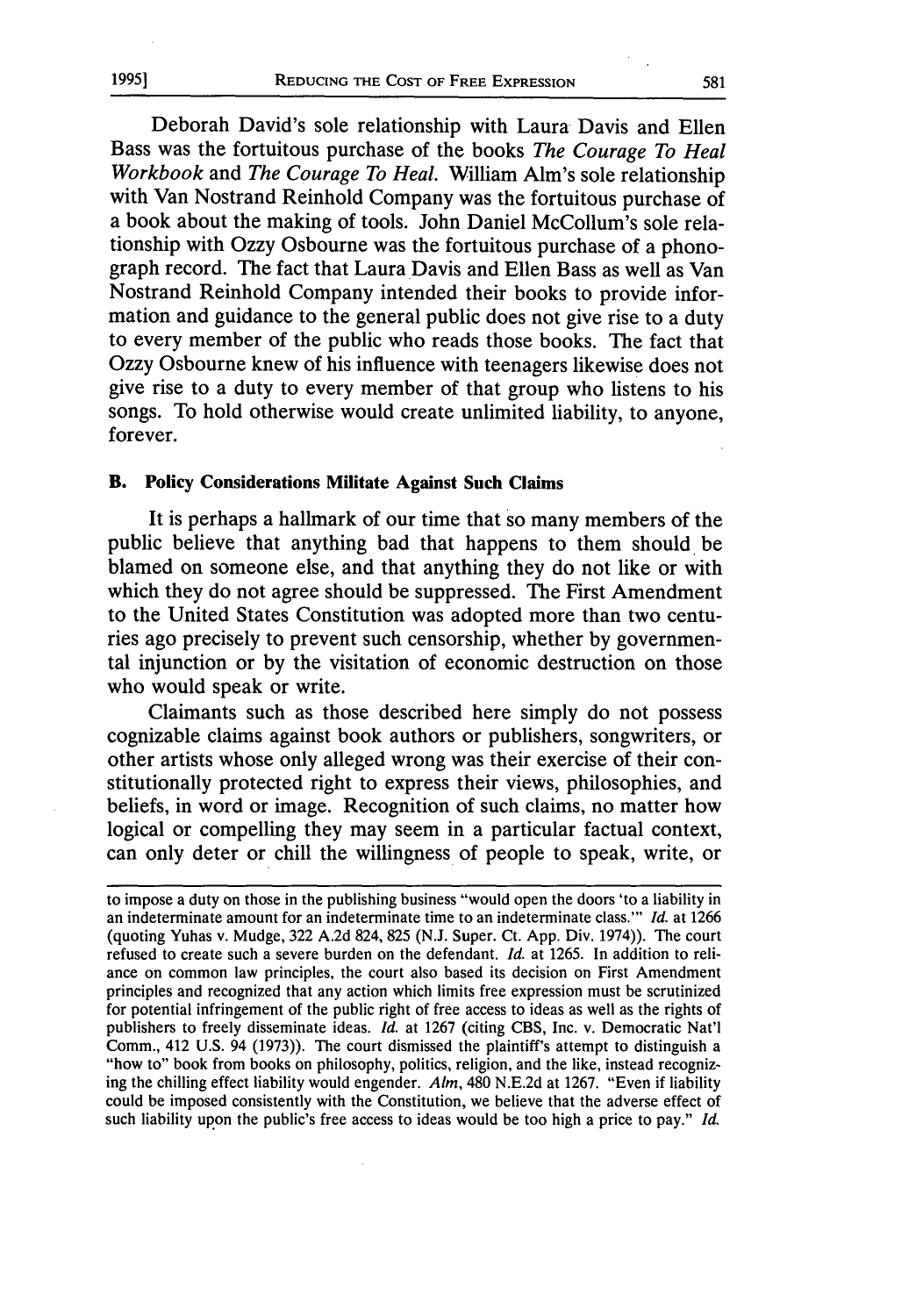otherwise express their views **by** creating the prospect of unlimited liability to all persons who now occupy, or who may at any time in the future occupy, this planet. Such broad liability, and the resultant chill on freedom of expression, will not make the world a safer place, only a more barren one.

### **III The Problem**

Favorable as the existing protection may seem for authors, lyricists, artists, or other disseminators of words or images, protection must be made more favorable. Absent a method of shifting the cost of successful defense of claims of physical or emotional injury against those who would speak, write, or otherwise disseminate their thoughts, ideas, and views, such lawsuits will continue to be filed. The mere assertion of such claims, even when successfully defended, creates a clear and definable risk of chilling the dissemination of concepts, ideas, and thoughts. At present, the creator-defendant must face the sometimes staggering cost of his or her defense, With no prospect of recovering that cost when the defense is successful. Those who experience that reality, or see others experience it, frequently react **by** withholding further expression of thoughts and ideas.

#### **IV**

#### **An Avenue to a Solution**

The problem faced **by** those who would express their views or thoughts in the fashions described above—having to expend substantial, non-recoverable funds simply to vindicate their clear and uncontrovertible rights-is not unique to such communicators. Others with equal rights of free expression, but who utilize those rights in other contexts, have faced over the years and still face in many jurisdictions precisely the same problem.

Those who speak on public issues, whether political, social, or otherwise, are vulnerable to the same costly suits, and "enjoy" with the same frequency the vindication of their rights at the same excessive level of expense as the authors, artists, and others described earlier. In recent years, for example, citizens who speak out against real estate developments, or against political candidates, ballot propositions, or civic changes, have felt the lash of those who sue to silence and intimidate. Like the authors, publishers, movie producers, and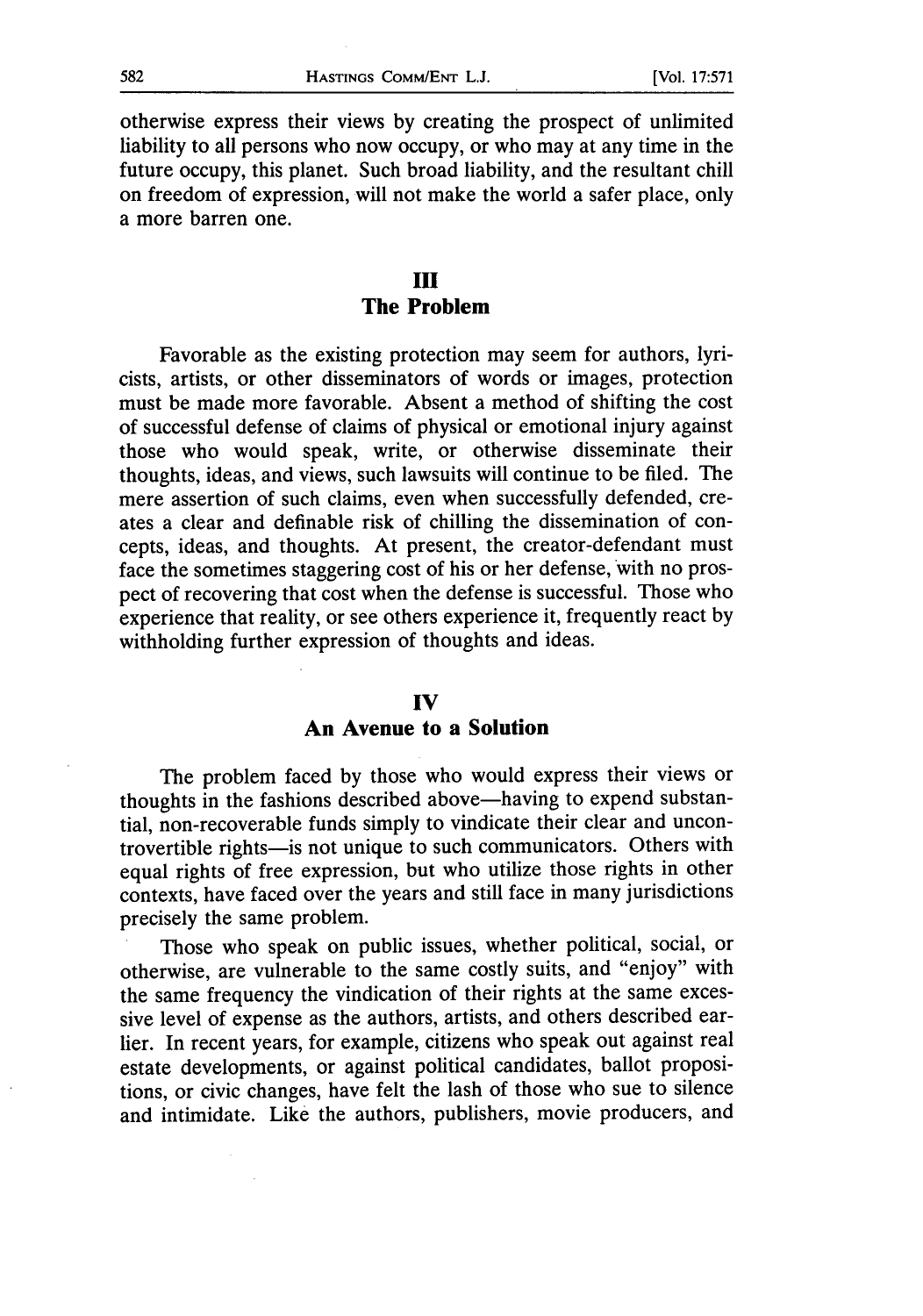songwriters in the foregoing cases, those victims of SLAPP<sup>56</sup> suits prevail against such attacks on their freedom of expression, but only at substantial economic cost.

For some victims of SLAPP suits, however, the cavalry is on the way. Some states have recently enacted legislation designed to protect such victims, or at least to shift the costs and fees incurred by them to those responsible for such suits.

In California, for example, the legislature enacted Code of Civil Procedure section 425.16 in 1992.<sup>57</sup> Section 425.16 is designed to provide a mechanism for early challenge to such suits and for fee shifting where appropriate. Under that statute, a person sued for exercising his or her right of speech or press in connection with a public issue may file at the outset of the litigation a special motion to strike. The court must then make a determination as to whether or not the plaintiff has established a probability that he or she will prevail on the claim, and, if not, the court shall both grant the motion to strike and award the defendant his or her attorney fees in bringing that challenge.

Expansion of that statute, and comparable ones, to cover claims made against authors, songwriters, or others exercising their protected right to convey words, images, ideas, and philosophies may be the only method by which such communicators can protect themselves from the sometimes devastating cost of defending their right to free expression. After all, free expression is free expression, whether it is political, informational, or artistic. However, it is hardly "free" if one must spend substantial funds simply to vindicate the right to exercise it. Consequently, there is no reason in law or logic why the mechanism provided in anti-SLAPP legislation could not, and should not, be made available to all who exercise their rights of expression in any context.

#### **V**

#### **A Legislative Proposal**

Borrowing heavily from California's Code of Civil Procedure section 425.16, the so-called anti-SLAPP legislation, the legislature could readily craft procedural protections that apply to all who would express themselves, whether politically, socially, artistically, or other-

**<sup>56.</sup> SLAPP** is becoming recognized as a handy acronym for Strategic Lawsuits to Avoid Public Participation.

**<sup>57.</sup>** 1992 Cal. Stat. ch. 726.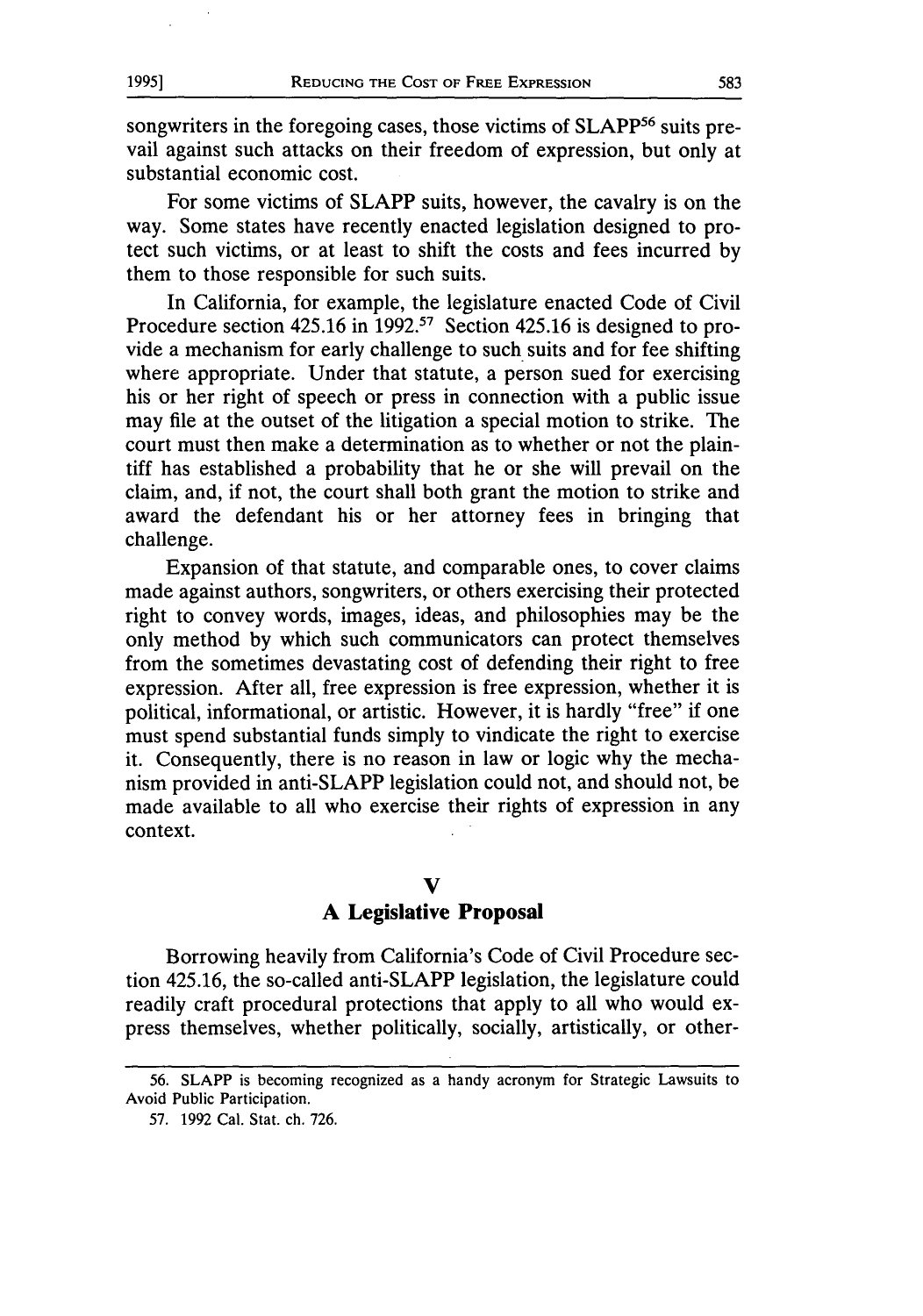wise, and in any medium of expression. The following proposal, for example, would accomplish precisely such an end:

> MOTION TO STRIKE CHALLENGE TO EXERCISE OF RIGHT OF FREE EXPRESSION

(a) A cause of action against a person arising from any act of that person in furtherance of the person's right of free speech or free expression under the United States or California Constitution shall be subject to a special motion to strike, unless the court determines that the plaintiff has established a probability that the plaintiff will prevail on the claim. In making its determination, the court shall consider the pleadings, and supporting and opposing affidavits stating the facts upon which the liability or defense is based;

(b) If the court determines that the plaintiff has established a probability that he or she will prevail on the claim, neither that determination nor the fact of that determination shall be admissible in evidence at any later stage of the case, and no burden of proof or degree of proof otherwise applicable shall be affected by that determination;

(c) In any action subject to subdivision (a), a prevailing defendant on a special motion to strike shall be entitled to recover his or her attorney fees and costs. If the court finds that a special motion to strike is frivolous or is solely intended to cause unnecessary delay, the court shall award costs and reasonable attorney fees to a plaintiff prevailing on the motion, pursuant to § **128.5,**

(d) This section shall not apply to any enforcement action brought in the name of the people of the State of California by the Attorney General, a district attorney, or city attorney, acting as a public prosecutor;

(e) As used in this section, "act in furtherance of a person's right of free speech or free expression under the United States or California Constitution" includes any written, oral, pictorial, or graphic presentation or representation of any opinion, philosophy, thought, idea, perspective, or characterization, and shall be interpreted broadly to accomplish the purpose of this statute.

Such a rule balances the legitimate interests of plaintiffs who have meritorious claims not barred by clear authority and communicators who should not be forced to foot the bill to defeat non-meritorious claims barred by such clear authority. Subdivision (a) allows a defendant to mount an early challenge to a case attacking his or her exercise of the right of free expression and to shift the economic burden of that challenge if successful, while subdivision (c) discourages frivolous challenges by shifting the costs thereof.

<sup>58.</sup> California Code of Civil Procedure § 128.5 authorizes the shifting of costs and attorney fees to a party, the party's counsel, or both for "bad-faith actions or tactics that are frivolous or solely intended to cause unnecessary delay." **CAL.** CIV. PROC. **CODE** § 128.5 (West Supp. 1995).